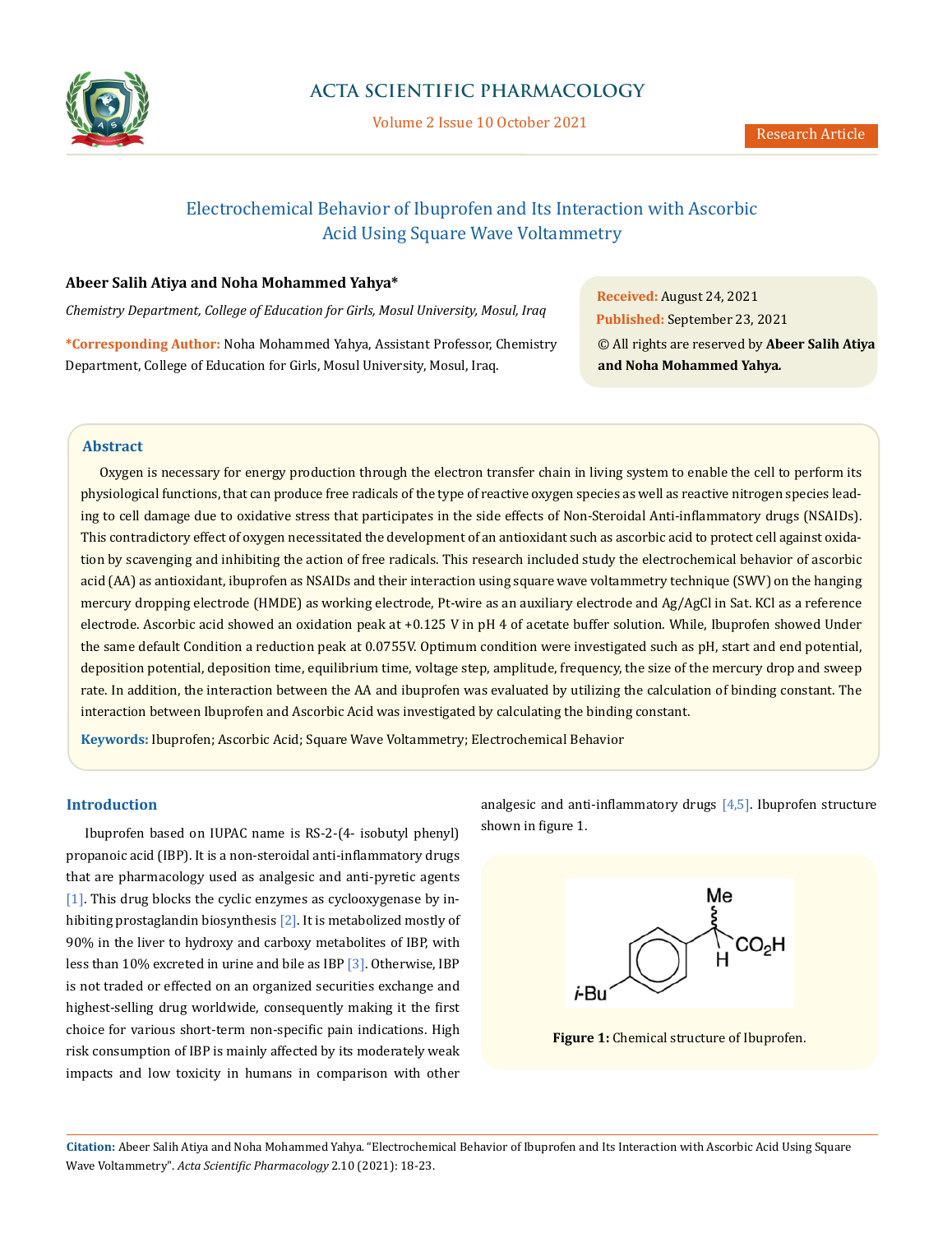Currently, electrochemical methods characterize commercially unassuming, time-efficient and comfortable sensitive tool for quantifying various structurally and biologically interesting drugs  $[4]$ . So far, the literature review has related to several reports on recognition and quantification of IBP. Despite the useful utilization of conventional bare and chemically modified electrodes, electrochemists are constantly pushed to explore the novel and perspective material platforms as fool-proof electrochemical sensors for detection and determination of IBP and related drugs [5]. The electrochemical response of ibuprofen at the modified surface reveals the irreversible and diffusion electrochemical process. The range of determination was found between 200 ppb, and 400 ppb, the lower limit of detection is 100 ppb through differential pulse voltammetry DPV. The anodic peak was observed at 1.63 V, assigned for the oxidation of ibuprofen, which is not accompanied by corresponding cathodic reduction [6].

Ascorbic acid (AA) or vitamin C is a kind of water soluble vitamin It is important for the formation of growth and repair of bone, skin and muscle. It is also important for the normal function of blood vessels. The action of AA due to its physiological and biochemical properties which are accounted for its work as electron donor  $[7]$ , in figure 2.



**Figure 2:** Chemical structure of ascorbic acid.

Hence, vitamin C plays a critical role as antioxidant, to protect cell against damage by free radicals which are produced as by product of normal cell activity and are participate in chemical reaction within the cells  $[8]$ . Moreover, through the production of reactive oxygen species, the inflammatory may deplete of antioxidants storage, including vitamin C. Therefore, vitamin C is used in treating inflammatory associated with disease has been considered [9].

Many analytical techniques including titration, chromatography and spectrophotometry were used to determine AA [10]. However, some these techniques have reported disadvantages as a time consuming and others may have low sensitivity  $[11]$ .

Therefore, the electrochemical methods are employed due to its rapid time consuming, cheap, simplicity, and high sensitivity reach to  $10^{-12}$  M of AA in real samples and in pharmaceutical formulation [12]. Electrochemical determination of AA using electrodes has rather long maintenance. For the investigation of AA by direct electrooxidation some conventional electrodes, such as Hg [13], Au, Pt, and glassy carbon electrode (GCE) has been used. However, the inspection of AA on these electrodes is quite problematic due to the fouling effect on the electrode surface by oxidation. This problem could be solved by modification of the surface of electrode electrochemically as evaluation on unmodified electrodes has some limitations as the overlapping of oxidation potentials could be caused. The problem may be also solved by pulsed laser light treatment, laser pulse irradiation, thermal treatment, dispersion of metal oxides particles on the electrode surface, or by the surface modification by benzoquinone, ferrocene, TCNQ, organosulfur tetrathiafulvalene (TTF), or using 1,1-dimethylferrocene (DMFc) [13].

The aim of this study is to determine the electrochemical behavior of ibuprofen and AA using square wave voltammetry (SWV), then study the interaction between them by calculating the binding constant.

#### **Experimental**

#### **Materials and Methods**

All reagents and solvents used were obtained from Sigma-Aldrich Germany and Fluka Switzerland company. Ibuprofen and Ascorbic Acid were supplied by the state enterprise for drug industries and medical appliances Samarra-Iraq. The pH of the buffer solutions was measured using pH-meter supplied by company HANNA. Electrochemical measurements were performed using 797 VA Computrace Model supplied by Switzerland Metrohm company [14] by using square wave voltammetry technique (SWV) on the hanging mercury dropping electrode (HMDE) as working electrode, Pt**-**wire as an auxiliary electrode and Ag/AgCl in Sat. KCl as a reference electrode.

#### **Procedure**

The voltametric determination of IBF and AA were carried out in acetate buffer solutions of pH 3,4,5,6, and 7 which prepared from a mixture of 0.2 M of sodium acetate and 0.2 M of acetic acid then

**Citation:** Abeer Salih Atiya and Noha Mohammed Yahya*.* "Electrochemical Behavior of Ibuprofen and Its Interaction with Ascorbic Acid Using Square Wave Voltammetry". *Acta Scientific Pharmacology* 2.10 (2021): 18-23.

19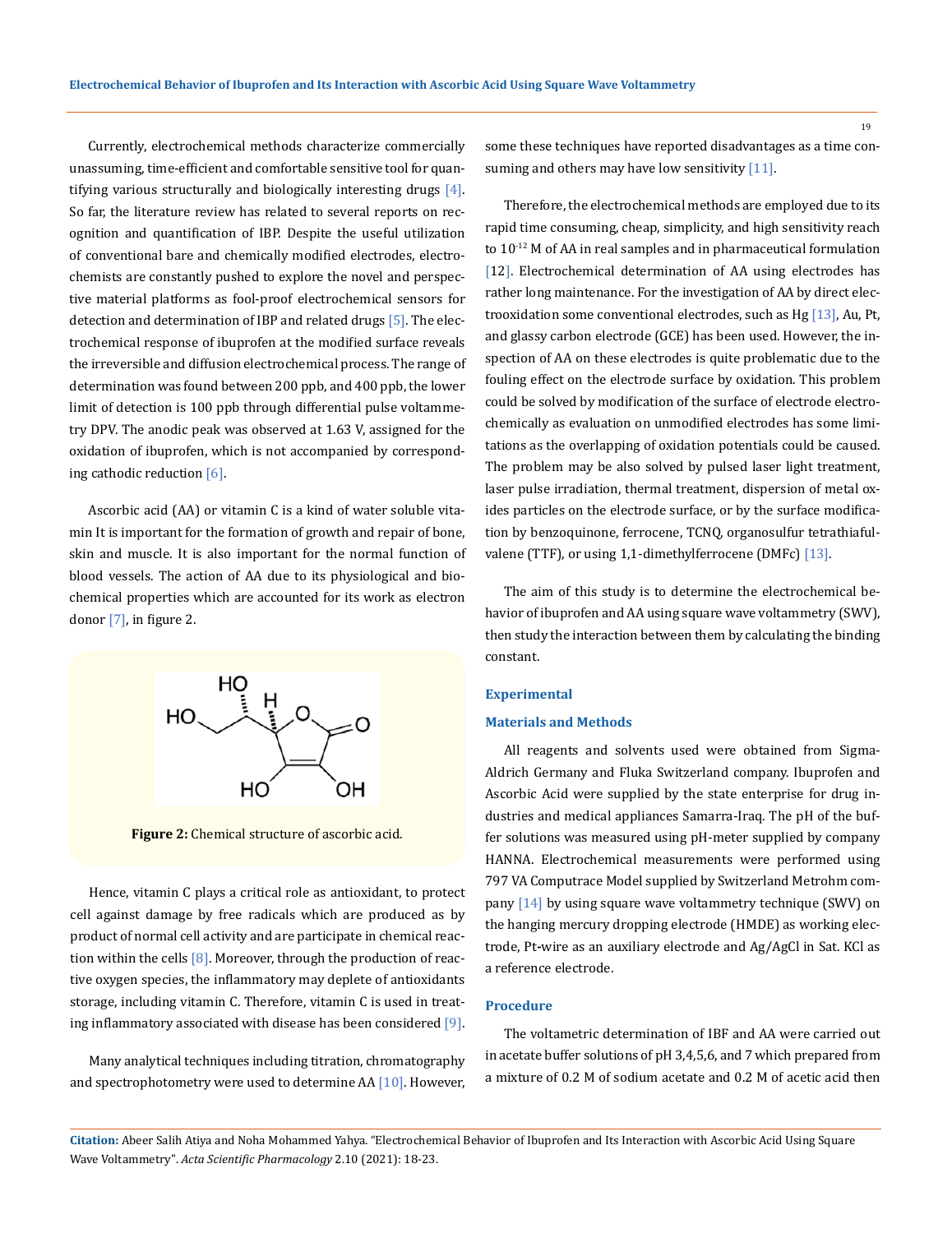adjusting by 0.1 M of HCl or 0.1M of NaOH to maintain the appropriate pH. Stock solution of IBF was prepared of 10-2M in acetonitrile. Also, stock solution of AA was prepared of  $10^{-3}$ M in distilled water.

Standardization solution 250 ppm of acetate salts of the  $Cu^{2}$ ,  $Cd^{+2}$ , Zn<sup>+2</sup>, and Pb<sup>+2</sup> were prepared in distilled water to calibrate the polarographic analyzer of 797 VA Computrace Metrohm by using SWV technique. The experimental conditions were performed at -1.5V of start potential, +0.25V of end of potential, 0.002V voltage step, 0.02V of amplitude, 50Hz of frequency, 5mmof drop size, and sweep rate of 0.1V/s. The results of polarogram of standardization solution showed in figure 3 [15].



**Figure 3:** Square wave polarogram of Standardization solution consists of  $Cu^{+2}$ ,  $Cd^{+2}$ ,  $Zn^{+2}$ , and  $Pb^{+2}$ .

#### **Electrochemical procedure**

The electrochemical behavior of 9.9x10-5M of IBF at HMDE, effect of scan rate in the range between -0.25V to +0.18V, and the influence of pH in the range of 3,4,5,6, and 7 on the peak of potential current of IBF were investigated by applying SWV technique. The effects of voltage step, pulse amplitude, frequency, and drop size were employed to investigate the optimum condition.

The electrochemical behavior of 1.96x10-5M of AA at HMDE, effect of scan rate in the range between -0.05V to +0.25V, and the influence of pH in the range of 3 - 7 on the peak of potential current of AA were investigated by applying SWV technique. The effects of voltage step, pulse amplitude, frequency, and drop size were employed to investigate the optimum condition.

### **Results and Discussion**

#### **Electrochemical Behavior of Ibuprofen at HMDE**

Table 1 presents the polarogram of 9.9x10<sup>-5</sup>M of IBF at HMDE in pH4 with scan rate in the range between -0.25V to +0.18V, at default condition of the polarography apparatus.

| <b>Parameters</b>  | <b>Default Condition Values</b> |
|--------------------|---------------------------------|
| Start Potential(V) | $-0.25$                         |
| End Potential(V)   | $+0.18$                         |
| Voltage Step(V)    | 0.002                           |
| Amplitude(V)       | 0.02                            |
| Frequency(Hz)      | 50                              |
| Drop size(mm)      | 5                               |
| Sweep rate $(V/s)$ | 0 <sub>1</sub>                  |

| <b>Table 1:</b> The values of default condition for 9.9x10 <sup>-5</sup> M IBF in pH4 |
|---------------------------------------------------------------------------------------|
| using.                                                                                |

The influence of pH on the reduction wave of IBF was shown in table 2. It was observed an increasing in diffusion current with increasing the value of pH, then the current decreased. The optimum pH was at the value of 5.

| pH | Ep(V)    | Ip(A)                 |  |
|----|----------|-----------------------|--|
| 3  | 0.0755   | $7.05 \times 10^{-7}$ |  |
|    | 0.0696   | $2.99 \times 10^{-7}$ |  |
| 5  | 0.0101   | $2.71 \times 10^{-7}$ |  |
|    | $-0.113$ | $1.09 \times 10^{-7}$ |  |
|    |          |                       |  |

**Table 2:** The influence of pH on the potential voltage (Ep) and diffusion current (Ip).

The optimum condition was represented in table 3. Also, the polarogram of SWV of IBF before and after optimum condition was investigated in figure 4.

| <b>Parameters</b>  | <b>Optimum Condition Values</b> |
|--------------------|---------------------------------|
| Start Potential(V) | $-0.25$                         |
| End Potential(V)   | $+0.18$                         |
| Voltage Step(V)    | 0.005                           |
| Amplitude(V)       | 0.03                            |
| Frequency(Hz)      | 50                              |
| Drop size(mm)      | 4                               |
| Sweep rate $(V/s)$ | 0.25                            |

**Table 3**: The optimum condition of 9.9x10-5M of IBF in pH5**.**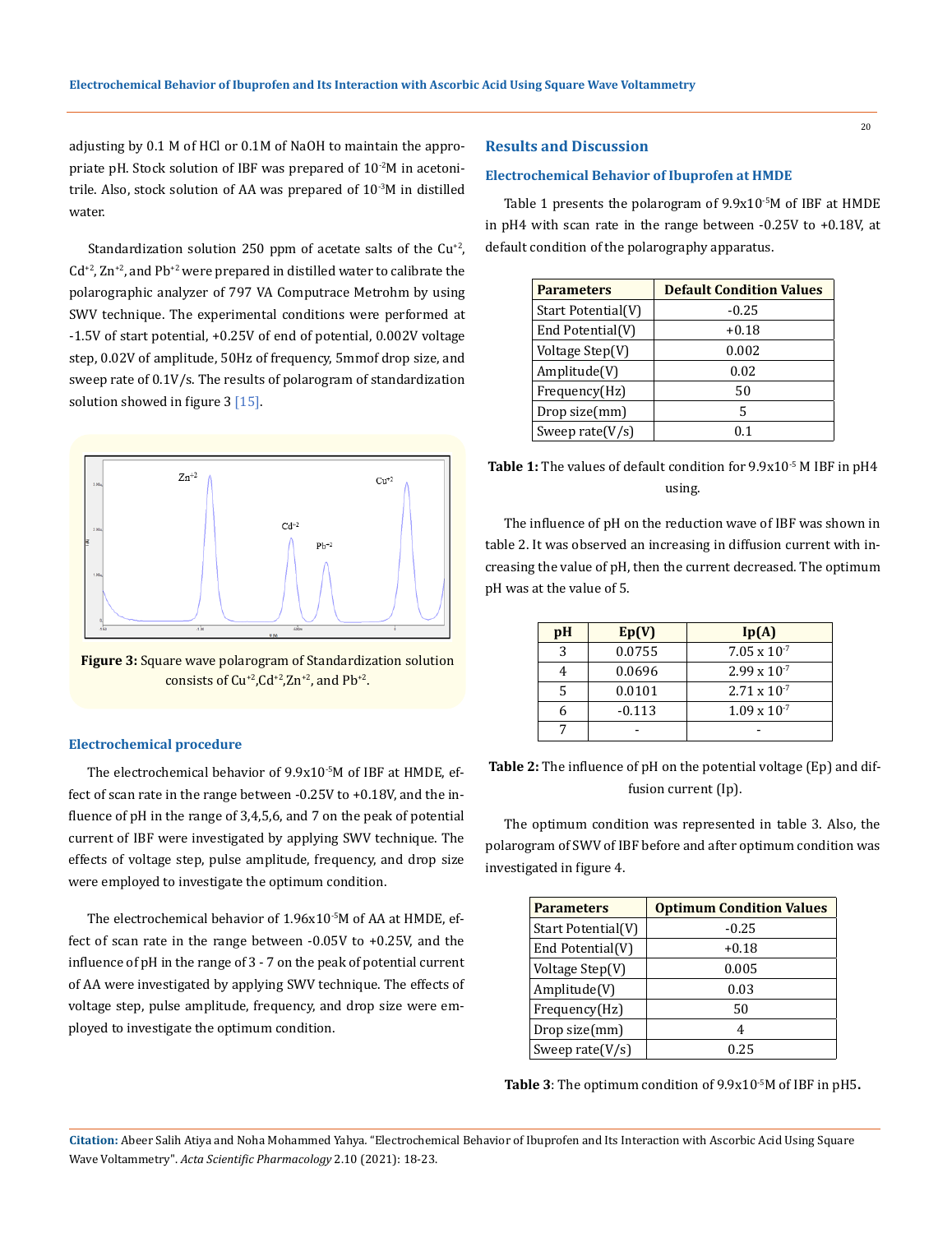

**Figure 4:** SWV Polarogram of 9.9x10<sup>-5</sup> M of IBF before and after optimum conditions.

In addition, the optimum condition of 1.96x10<sup>-5</sup> M Ascorbic Acid in pH6 and its polarogram were presented in table 4 and figure 5, respectively.

| <b>Parameters</b>  | <b>Optimum Condition Values</b> |  |  |
|--------------------|---------------------------------|--|--|
| Start Potential(V) | $-0.05$                         |  |  |
| End Potential(V)   | $0.25+$                         |  |  |
| Voltage Step(V)    | 0.006                           |  |  |
| Amplitude(V)       | 0.02                            |  |  |
| Frequency(Hz)      | 50                              |  |  |
| Drop size(mm)      | Я                               |  |  |
| Sweep rate $(V/s)$ | በ 3                             |  |  |

Table 4: Optimum condition of 1.96x10<sup>-5</sup> M Ascorbic Acid in pH6.



Figure 5: SWV Polarogram 1.96x10<sup>-5</sup> M Ascorbic Acid in pH6 before and after optimum condition.

### **Effect of time on the interaction of IBF and AA**

To study the influence of time, SWV Polarogram of 4.98x10-5 M of AA interacts with 1x10-7M of IBF in acetate buffer solution of pH7 for 60min. under optimum condition of AA, the results shown in table 5.

| Time (Min.)      | Ep(V) of Interaction | Ip(A) of Interaction          |  |
|------------------|----------------------|-------------------------------|--|
|                  |                      | $\mathbf{X}$ 10 <sup>-7</sup> |  |
| $\boldsymbol{0}$ | 0.0215               | 4.48                          |  |
| 5                | 0.0215               | 4.12                          |  |
| 10               | 0.0215               | 4.20                          |  |
| 15               | 0.0215               | 4.15                          |  |
| 20               | 0.0215               | 4.12                          |  |
| 25               | 0.0215               | 4.02                          |  |
| 30               | 0.0215               | 4.00                          |  |
| 35               | 0.0215               | 3.95                          |  |
| 40               | 0.0215               | 3.86                          |  |
| 45               | 0.0215               | 3.90                          |  |
| 50               | 0.0215               | 3.80                          |  |
| 55               | 0.0215               | 3.80                          |  |
| 60               | 0.0215               | 3.95                          |  |
| S.D              |                      | $0.188697\pm$                 |  |

**Table 5:** Effect of time on the interaction of IBF and AA.

#### **Calculate the binding constant of interaction**

In figure 6, Frequent addition of 10-7M of IBF into 4.98x10-5M of AA solution using acetate buffer solution of pH7 was conducting to calculate the binding constant (K) based on the following equation [16,17]:

$$
\ln\left(\frac{\mathrm{I} p}{\mathrm{I} p^\circ - \mathrm{I} p}\right) = \ln\left(\frac{1}{\mathrm{[Drug]}}\right) - \ln\!K
$$

Where, Ip° refers to the current of an oxidation peak of AA, and Ip refers to the current of a reduction peak of IBF.

| Conc. of<br>Vit.C(M)  | Ep <sup>o</sup> (V) |           | $Ip°(A) \times 10^{-7}$ |                   |
|-----------------------|---------------------|-----------|-------------------------|-------------------|
| $4.98 \times 10^{-5}$ | 0.0215              |           | 4.37                    |                   |
| Conc. of Ibu.         | Ep(V)               | lp(A)x    | ln(1/[drug])            | $ln(Ip/(Ip°-Ip))$ |
| $x10^{-7}$ (M)        |                     | $10^{-7}$ |                         |                   |
| 1                     | 0.0215              | 4.16      | 16.118095651            | 2.9861628225      |
| 1.9996                | 0.0215              | 4.10      | 15.4251484504           | 2.7203202937      |
| 2.9991                | 0.0215              | 4.01      | 15.0197833173           | 2.4104424889      |
| 3.9980                | 0.0156              | 4.00      | 14.7323014149           | 2.3805466345      |
| 4.9980                | 0.0156              | 3.95      | 14.5090578185           | 2.2412161466      |
| 5.9960                | 0.0156              | 3.95      | 14.3270030707           | 2.2412161466      |
| 6.9950                | 0.0156              | 3.86      | 14.1729000428           | 2.0240117367      |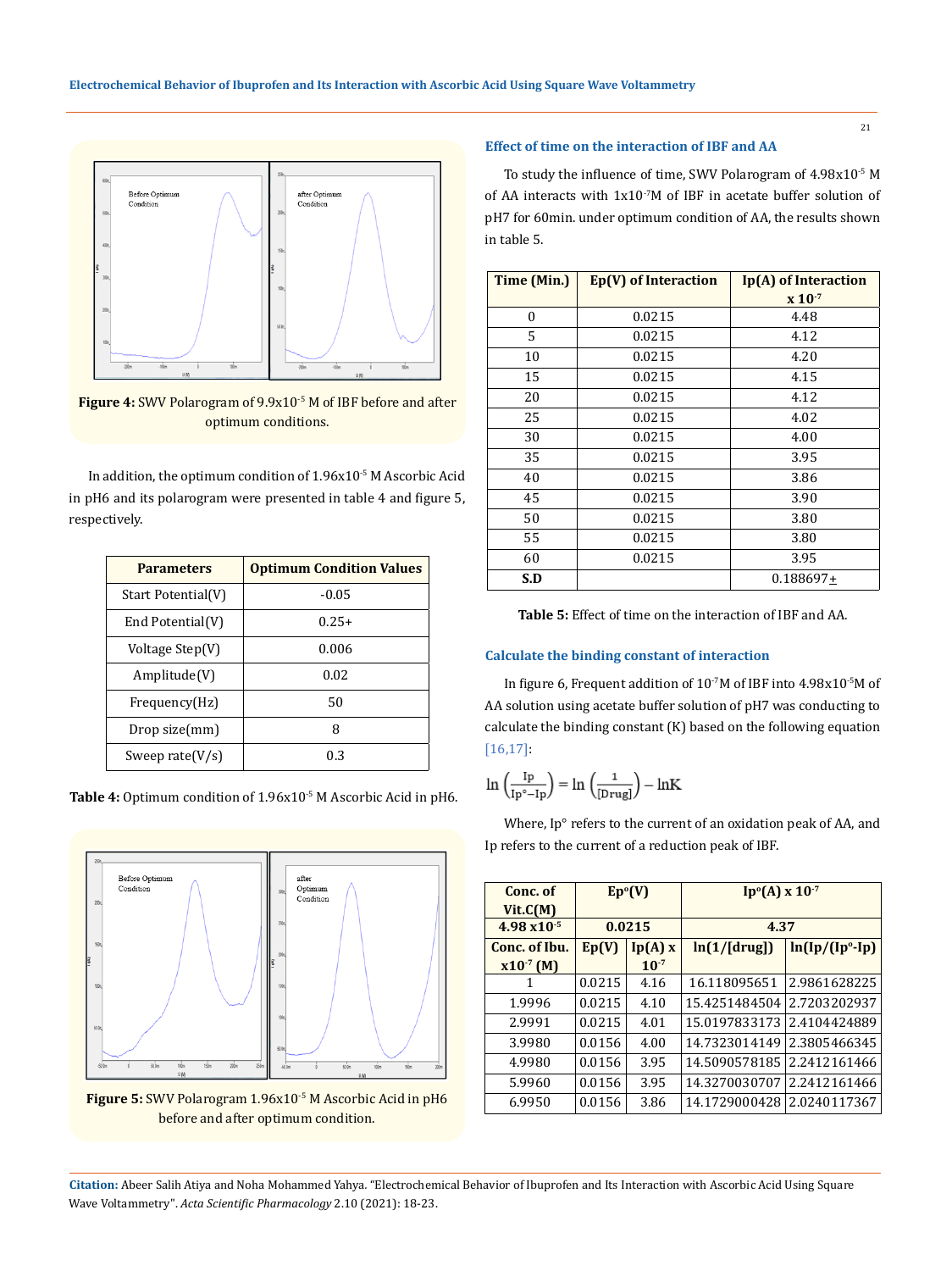| 7.9940 | 0.0156 | 3.85 | 14.0394043907 | 2.0019996157 |
|--------|--------|------|---------------|--------------|
| 8.9920 | 0.0156 | 3.60 | 13.9217603578 | 1.5422986096 |
| 9.99   | 0.0156 | 3.57 | 13.8165110583 | 1.4957091471 |
| 10.987 | 0.0156 | 3.52 | 13.7213828952 | 1.4209799191 |
| 11.985 | 0.0156 | 3.50 | 13.6344397831 | 1.3920250358 |
| 12.983 | 0.0156 | 3.44 | 13.5544548416 | 1.3080421642 |
| 13.980 | 0.0156 | 3.43 | 13.4804679142 | 1.2944356649 |
| 14.977 | 0.0156 | 3.43 | 13.4115799599 | 1.2944356649 |
| 15.974 | 0.0156 | 3.34 | 13.3471332505 | 1.1764120047 |
| 16.971 | 0.0156 | 3.33 | 13.2865896459 | 1.1637515908 |
| 17.967 | 0.0156 | 3.31 | 13.229558909  | 1.1386792813 |
| 18.964 | 0.0156 | 3.25 | 13.1755532059 | 1.065326311  |

**Table 6:** The effect of frequent addition of IBF on the current of oxidation peak of AA.



**Figure 6:** SWV Polarogram Frequent addition of 10<sup>-3</sup>M of IBF into 4.98x10-5M of AA solution using acetate buffer solution of pH7.

The relationship of ln (Ip/ Ip<sup>o</sup> - Ip) against ln(1/[Drug]), represents in table 6, was obtained straight line with correlation coefficient ( $R^2$ = 0.9454) and intercept equal to (-ln K) with negative value of 8.3368 as shown in figure 7.



**Figure 7:** Relationship of ln (Ip/Ipo - Ip) versus ln(1/[Drug]) of interaction of AA and IBF.

# **Conclusion**

Square wave voltammetry investigation of AA at HMDE against Ag/AgCl in Sat. KCl showed that the oxidation peak potential of +0.0572V with an appropriate peak in pH6 at over the studied range of scan rates, While IBF recorded a reduction peak potential of -0.00809V with an appropriate peak in pH5. From the interaction study, the peak of potential Shift to the value of +0.0215V the scan rate confirmed the irreversibility of the reaction. Furthermore, that shift of peak of potential after optimum condition (from 140mV into the 30mV) indicated the contribution of protons in the oxidation process. Also, the binding constant of AA interaction with IBF illustrated the negative value of K equal to  $4.175 \times 10^{3}$ .

# **Acknowledgements**

The authors would like to thank the University of Mosul, College of Education for Girls, Department of Chemistry management and staff for all the support during the experimental work stage.

#### **Bibliography**

- 1. [R O Day and G G Graham. "Non-steroidal anti-inflammatory](https://pubmed.ncbi.nlm.nih.gov/23757736/) [drugs \(NSAIDs\)".](https://pubmed.ncbi.nlm.nih.gov/23757736/) *BMJ* 346 (2013).
- 2. A J Oluwafisayo., *et al*[. "Side effects of non-steroidal anti-in](https://www.researchgate.net/publication/270708194_Side_Effects_of_Non-Steroidal_Anti-Inflammatory_Drugs_The_Experience_of_Patients_with_Musculoskeletal_Disorders)[flammatory drugs: The experience of patients with musculo](https://www.researchgate.net/publication/270708194_Side_Effects_of_Non-Steroidal_Anti-Inflammatory_Drugs_The_Experience_of_Patients_with_Musculoskeletal_Disorders)skeletal disorders". *[American Journal of Public Health Research](https://www.researchgate.net/publication/270708194_Side_Effects_of_Non-Steroidal_Anti-Inflammatory_Drugs_The_Experience_of_Patients_with_Musculoskeletal_Disorders)*  [2 \(2014\): 106-112.](https://www.researchgate.net/publication/270708194_Side_Effects_of_Non-Steroidal_Anti-Inflammatory_Drugs_The_Experience_of_Patients_with_Musculoskeletal_Disorders)
- 3. [Puppala and G A Reddy. "Review on Effects of NSAIDS on Dif](https://www.researchgate.net/publication/340992002_Review_on_Effects_of_NSAIDS_on_Different_Systems)ferent Systems". *[Asian Journal of Pharmaceutical Research and](https://www.researchgate.net/publication/340992002_Review_on_Effects_of_NSAIDS_on_Different_Systems) Development* [8.1 \(2020\): 100-109.](https://www.researchgate.net/publication/340992002_Review_on_Effects_of_NSAIDS_on_Different_Systems)
- 4. D A Shah., *et al*[. "Estimation of ibuprofen and famotidine in](https://www.sciencedirect.com/science/article/pii/S1878535212001670) [tablets by second order derivative spectrophotometery meth](https://www.sciencedirect.com/science/article/pii/S1878535212001670)od". *[Arabian Journal of Chemistry](https://www.sciencedirect.com/science/article/pii/S1878535212001670)* 10 (2017): S105-S108.
- 5. H E Ouafy., *et al*[. "Determination of Ibuprofen in Tablets and](https://chem.ckcest.cn/Journal/Details?id=137401) [Human Blood Samples: Effect of Clay in Minimizing Overvolt](https://chem.ckcest.cn/Journal/Details?id=137401)[age of Ibuprofen Oxidation".](https://chem.ckcest.cn/Journal/Details?id=137401) *Chemistry Select* 4.38 (2019): [11282-11287.](https://chem.ckcest.cn/Journal/Details?id=137401)
- 6. Švorc I Strežova., *et al*[. "An advanced approach for electro](https://www.sciencedirect.com/science/article/abs/pii/S1572665718303783)[chemical sensing of ibuprofen in pharmaceuticals and human](https://www.sciencedirect.com/science/article/abs/pii/S1572665718303783) [urine samples using a bare boron-doped diamond electrode".](https://www.sciencedirect.com/science/article/abs/pii/S1572665718303783) *[Journal of Electroanalytical Chemistry](https://www.sciencedirect.com/science/article/abs/pii/S1572665718303783)* 822 (2018): 144-152.
- 7. [SA Shahamirifard and M Ghaedi. "Anew electrochemical sen](https://pubmed.ncbi.nlm.nih.gov/31277046/)[sor for simultaneous determination of arbutin and vitamin](https://pubmed.ncbi.nlm.nih.gov/31277046/) [C based on hydroxyapatite-ZnO-Pd nanoparticles modified](https://pubmed.ncbi.nlm.nih.gov/31277046/) carbon paste electrode". *[Biosensors and Bioelectronics](https://pubmed.ncbi.nlm.nih.gov/31277046/)* 141 [\(2019\): 111474.](https://pubmed.ncbi.nlm.nih.gov/31277046/)